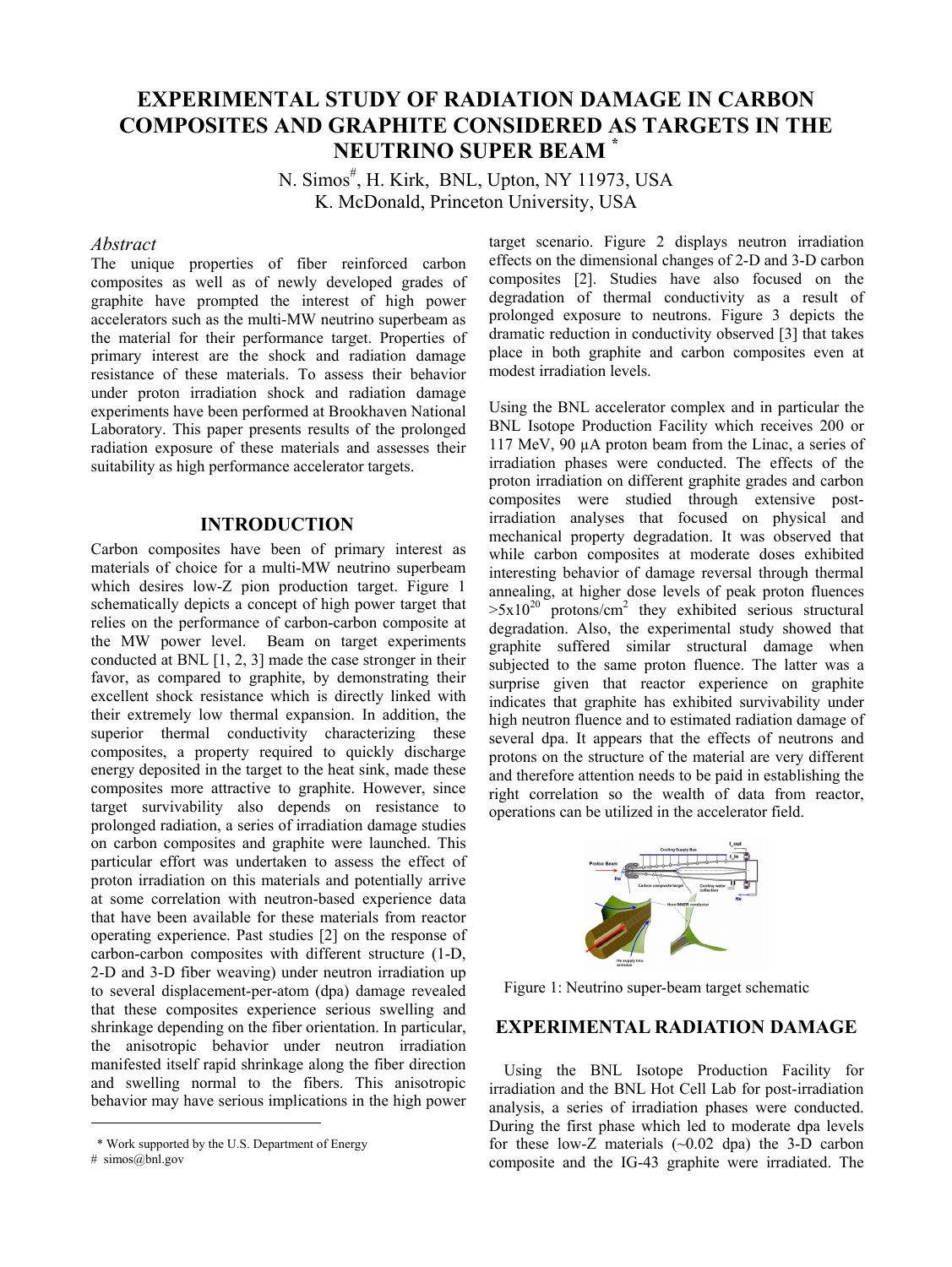post-irradiation analysis addressed the changes that occur in the stress-strain relations as well as the thermal expansion of these materials. The interesting damage reversal behavior achieved through annealing that was exhibited by the carbon composite prompted a second irradiation phase with primary candidate the 2-D structured carbon composite. The higher dose achieved during the second phase revealed that while the 2-D composite exhibits similar annealing behavior as the 3-D counterpart, it suffers structural degradation above a fluence threshold. This prompted a third investigation which addressed the effects of higher dose on the 2-D and 3-D carbon composite as well as the IG-43 and isotropic IG-430 graphite grades when exposed to same conditions. The results and observations of the post-irradiation analysis of the various phases are presented below.



Figure 2: Neutron irradiation dimensional change effects on carbon composites [2]



Figure 3: Irradiation effects on thermal conductivity of graphite and carbon composites [3]



Figure 4: Thermal annealing of irradiated 3D carbon using the BNL 200 MeV proton beam

The post-irradiation analysis of the 3-D composite under modest irradiation damage (0.02 dpa) revealed that the composite is capable of reversing the damage which is in the form of swelling or shrinking through annealing. Shown in Figure 4 is the interesting behavior of the composite. As also observed under neutron irradiation, the material experiences shrinking along the fiber direction. The first thermal cycle, as shown in Figure 4, restores the

material behavior in terms of its thermal expansion which has a small but negative value below 800 C. Figure 5 depicts the restoration of the thermal expansion coefficient along the fibers and the 45<sup>°</sup> plane.

During the second irradiation phase the 2-D carbon composite was exposed to a peak fluence of  $\sim 0.5x10^{21}$  $p/cm<sup>2</sup>$ . At fluence levels below the peak value the 2-D composite exhibited strikingly similar annealing behavior to the 3-D counterpart. Figure 6 depicts the restoration of the irradiated material along the fiber orientation of two independent irradiated specimens. As was observed in the 3-D case, the material underwent shrinkage along the fiber plane during irradiation. The finding confirms what was also observed for this carbon structure in the neutron irradiation of [2].



Figure 5: Thermal annealing of irradiated 2D carbon



Figure 6: Annealing in 2D carbon exposed to low dose

In the direction normal to the fiber plane the material experiences swelling. Thermal annealing restores the material along that direction also as shown in Figure 7 where the dose effect is captured. Clearly restoration in both directions takes place through marked changes in the thermal expansion coefficient. Important information is depicted in Figure 8 where the annealing cycles to different temperatures are successively applied on the irradiated material. Progressive restoration of the irradiated material is achieved as the annealing temperature increases eventually restoring the material for the entire temperature range. This is a very important finding that points to higher operating temperatures as more appropriate for these composites.

The effect of proton irradiation on the physio-mechanical properties of graphite grades was also explored during the three irradiation phases. Figure 9 depicts the irradiation effect on the thermal expansion coefficient of the IG-43 graphite. The radiation effect on the strength and the stress-strain behavior of IG-43 is shown in Figure 10. The clear effect is the strengthening of graphite with irradiation, a feature exhibited by most materials after irradiation. Shown in Figure 11 is the thermal expansion